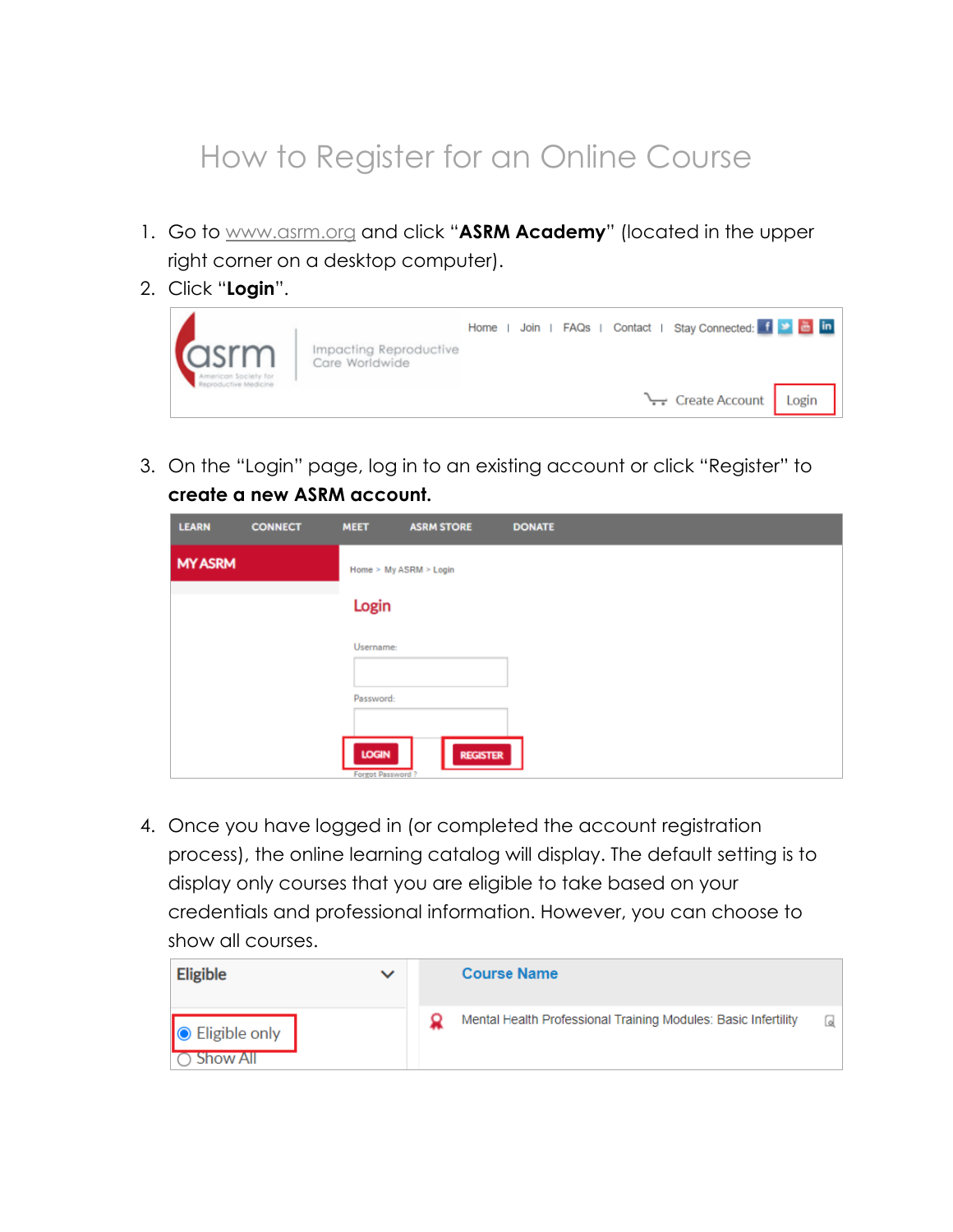5. You can also filter the online learning category by keyword search, topic, and/or types of available credits.

|                                                                                                             |              |   | Displaying 1 - 7 of 7                                                                                                 |                                                            |
|-------------------------------------------------------------------------------------------------------------|--------------|---|-----------------------------------------------------------------------------------------------------------------------|------------------------------------------------------------|
| Eligible                                                                                                    | $\checkmark$ |   | <b>Course Name</b>                                                                                                    | Price                                                      |
| <b>Eligible only</b><br>○ Show All<br>Keyword<br>Go                                                         |              | Ω | Mental Health Professional Training Modules: Basic Infertility                                                        | a List<br>Price:<br>\$109.00<br>Your<br>Price:<br>Free     |
| <b>Topic</b><br>Andrology/Urology                                                                           |              | Ω | Mental Health Professional Training Modules Part 2: Treatment<br>Interventions                                        | a List<br>Price:<br>\$250.00<br>Your<br>Price:<br>\$150.00 |
| Education (1)<br>Certificate Courses (6)<br><b>Continuing Medical</b><br>Education (4)                      |              | Ω | Mental Health Professional Training Modules Part 3: Third Party & List<br>Reproduction, Special Populations, Genetics | Price:<br>\$265.00<br>Your<br>Price:<br>\$165.00           |
| $\Box$ Andralami $\overline{M}$<br><b>Credits</b>                                                           |              |   | Infertility and Assisted Reproductive Technology Course                                                               | a List<br>Price:<br>\$600.00<br>Your<br>Price:<br>Free     |
| Show Events offering credits<br>(25)<br>ABB PEER Credits (2)<br><b>AMA PRA Category 1</b><br>Credit(TM) (7) |              | Ω | <b>Basic Infertility Course</b>                                                                                       | a List<br>Price:<br>\$109.00<br>Your<br>Price:<br>Free     |
| CLADA CE Condita (9)                                                                                        |              |   | Andrology Certificate Course                                                                                          | a List<br>Price:                                           |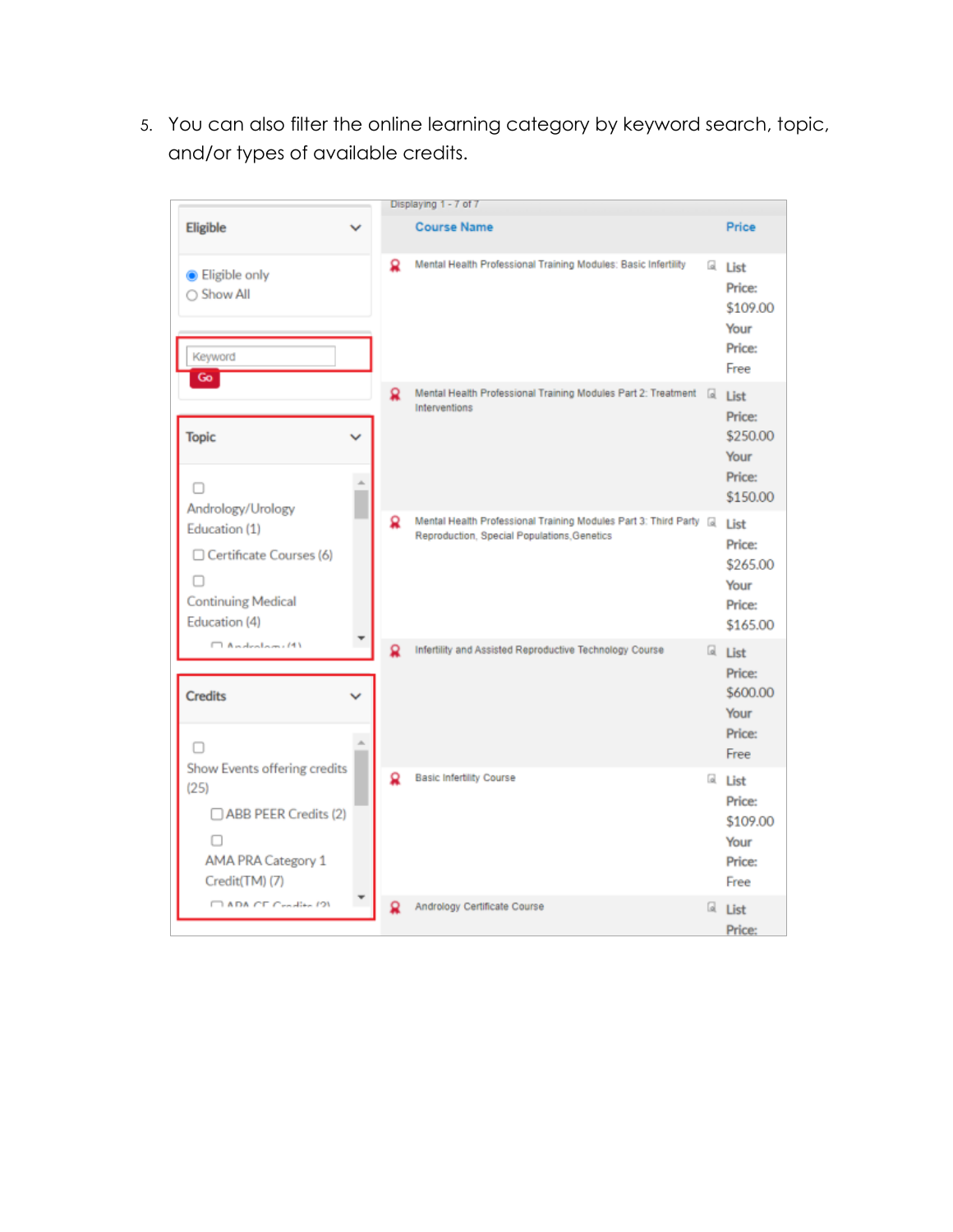6. In the catalog, the course name, price, and credits are displayed. For more information about a course listed, click on the small magnifying glass icon next to the course name.

|   | <b>Course Name</b>                                                                                                            | <b>Price</b>                                                 | <b>Credits</b>                                                                                                                         | <b>Select</b><br>Course(s)   |
|---|-------------------------------------------------------------------------------------------------------------------------------|--------------------------------------------------------------|----------------------------------------------------------------------------------------------------------------------------------------|------------------------------|
| Ω | Mental Health Professional Training Modules: Basic Infertility                                                                | List<br>Lol.<br>Price:<br>\$109.00<br>Your<br>Price:<br>Free | 4.50 AMA PRA Category<br>1 Credit(TM)<br>4.50 APA CE Credits<br>0.00 Certificate of<br>Completion<br>4.50 Non-physician CME<br>Credits |                              |
|   | Name:<br>Mental Health Professional Training Modules: Basic Infertility                                                       |                                                              |                                                                                                                                        | $\mathbf{f}$ in $\mathbf{v}$ |
|   | Description:                                                                                                                  |                                                              |                                                                                                                                        |                              |
|   | This course will provide mental health professionals with a foundational understanding of the biology of reproduction, the    |                                                              |                                                                                                                                        |                              |
|   | causes and treatments for infertility, embryogenesis, and the early management of pregnancy. With a basic theoretical         |                                                              |                                                                                                                                        |                              |
|   | and practical knowledge specific to the clinical area of infertility, mental health professionals will be able to function in |                                                              |                                                                                                                                        |                              |
|   | their roles safely and capably, ultimately contributing to improved quality of care and patient outcomes.                     |                                                              |                                                                                                                                        |                              |
|   | <b>ACTIVITY TITLE:</b> Mental Health Professional Training Modules: Basic Infertility                                         |                                                              |                                                                                                                                        |                              |
|   | <b>CREDIT DESIGNATION STATEMENT</b>                                                                                           |                                                              |                                                                                                                                        |                              |

7. Select one or more courses by checking the checkboxes in the "Select Course(s)" column. When you are done selecting courses, click "Register now."

|   |                                                                                |          |                                                          | Register for Selected Course(s)                                                                                                        | <b>Register Now</b> |
|---|--------------------------------------------------------------------------------|----------|----------------------------------------------------------|----------------------------------------------------------------------------------------------------------------------------------------|---------------------|
|   | Displaying 1 - 7 of 7                                                          |          |                                                          |                                                                                                                                        |                     |
|   | <b>Course Name</b>                                                             |          | Price                                                    | <b>Credits</b>                                                                                                                         | Select<br>Course(s) |
| Ω | Mental Health Professional Training Modules: Basic Infertility                 | Q.       | List<br>Price:<br>\$109.00<br>Your<br>Price:<br>Free     | 4.50 AMA PRA Category<br>1 Credit(TM)<br>4.50 APA CE Credits<br>0.00 Certificate of<br>Completion<br>4.50 Non-physician CME<br>Credits |                     |
| Ω | Mental Health Professional Training Modules Part 2: Treatment<br>Interventions | $\alpha$ | List<br>Price:<br>\$250.00<br>Your<br>Price:<br>\$150.00 | 6.75 AMA PRA Category<br>1 Credit(TM)<br>6.75 APA CF Credits<br>0.00 Certificate of<br>Completion<br>6.75 Non-physician CME<br>Credits |                     |